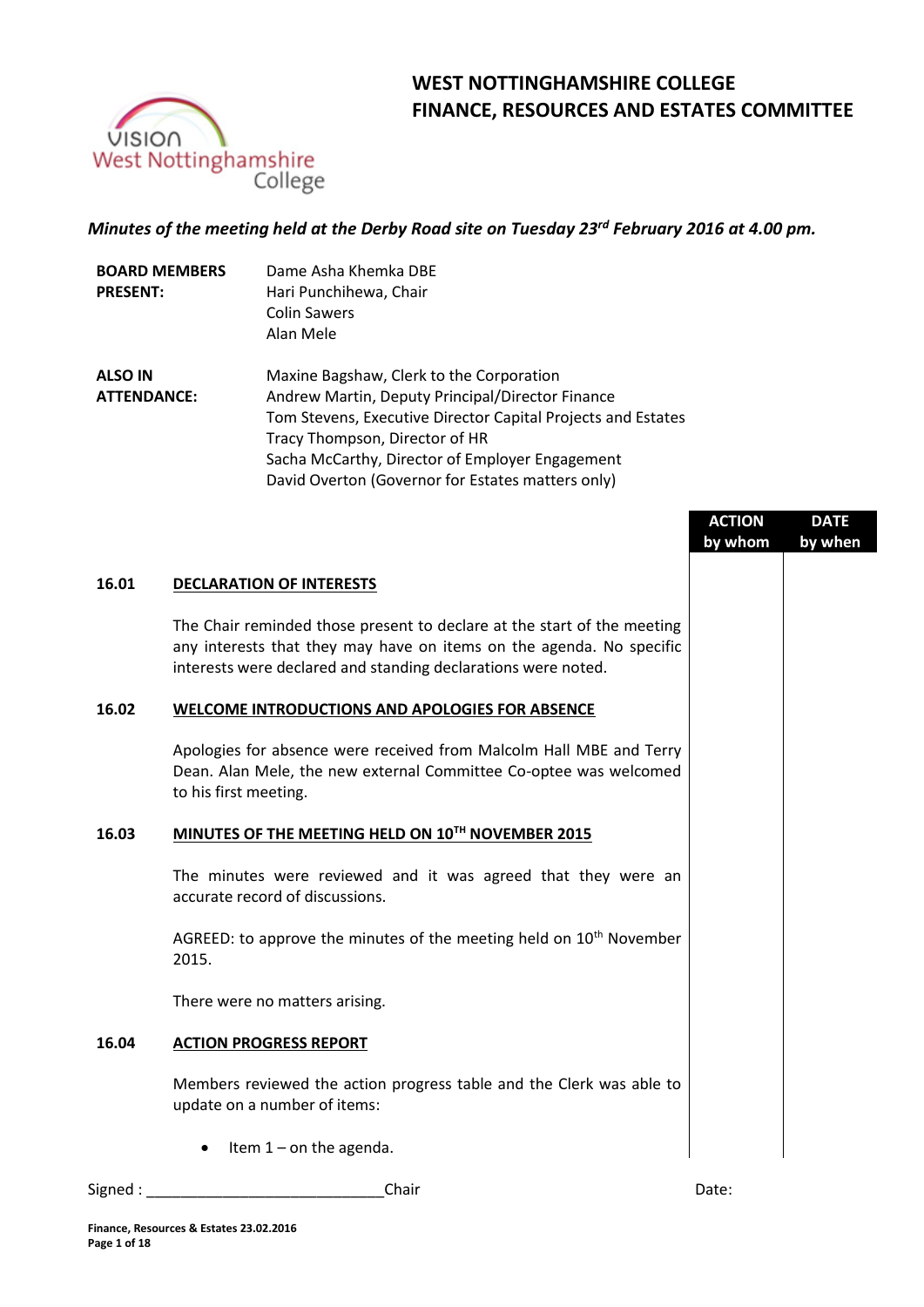- Item 2 on the agenda.
- Item 3 a review of the property strategy will take place as part of the process for preparing for the Area Review. There will need to be a separate board session to focus on options and alternatives. With this in mind, it was agreed that a review of the property strategy would not take place at committee level but would be included at board level, as part and parcel of the area review process.
- Item 4 on the agenda.
- Item 5 included within the report presented regarding space management.
- Item 6 completed.
- Item 7 completed.
- Item 8 on the agenda.
- Item 9 is not yet due. The Committee were advised that the College has not yet commenced work with the Carbon Trust and therefore it is likely that the target date for completion of the action will be the June meeting rather than May.
- Item 10 on the agenda.

AGREED: to note the update provided.

#### **16.05 PROPERTY STRATEGY UPDATE**

The Executive Director: Capital Projects and Estates introduced this item and drew a number of matters to members' attention:

 University Centre – construction is going well. Work commenced on 19<sup>th</sup> October 2015. Unfortunately high winds have had an impact on the steel erection which has affected the timetable. However, at this stage Wildgoose contractors are confident (subject to weather) that the delay can be made up to complete this element of work on time. All acknowledged that the timetable even without any delays was very tight with only a small period of time to fit out the building between  $16<sup>th</sup>$  and  $26<sup>th</sup>$ September 2016. In discussion it was acknowledged that at this stage the College does not have a plan B as it does not have capacity elsewhere within the College estates. It was accepted that students who enrol for HE provision will expect to be accommodated in the new building on 26<sup>th</sup> September. The Committee indicated that if the College is not going to be able to accommodate them in the new building at that point in time then it will have to find alternatives. It was acknowledged that actual student numbers to be accommodated are not known at this stage and that a much clearer idea on this will not be available until later in the year. Irrespective of this position the Committee strongly suggested that the management team think of alternative options, sooner rather than later, so as to avoid difficulties in September.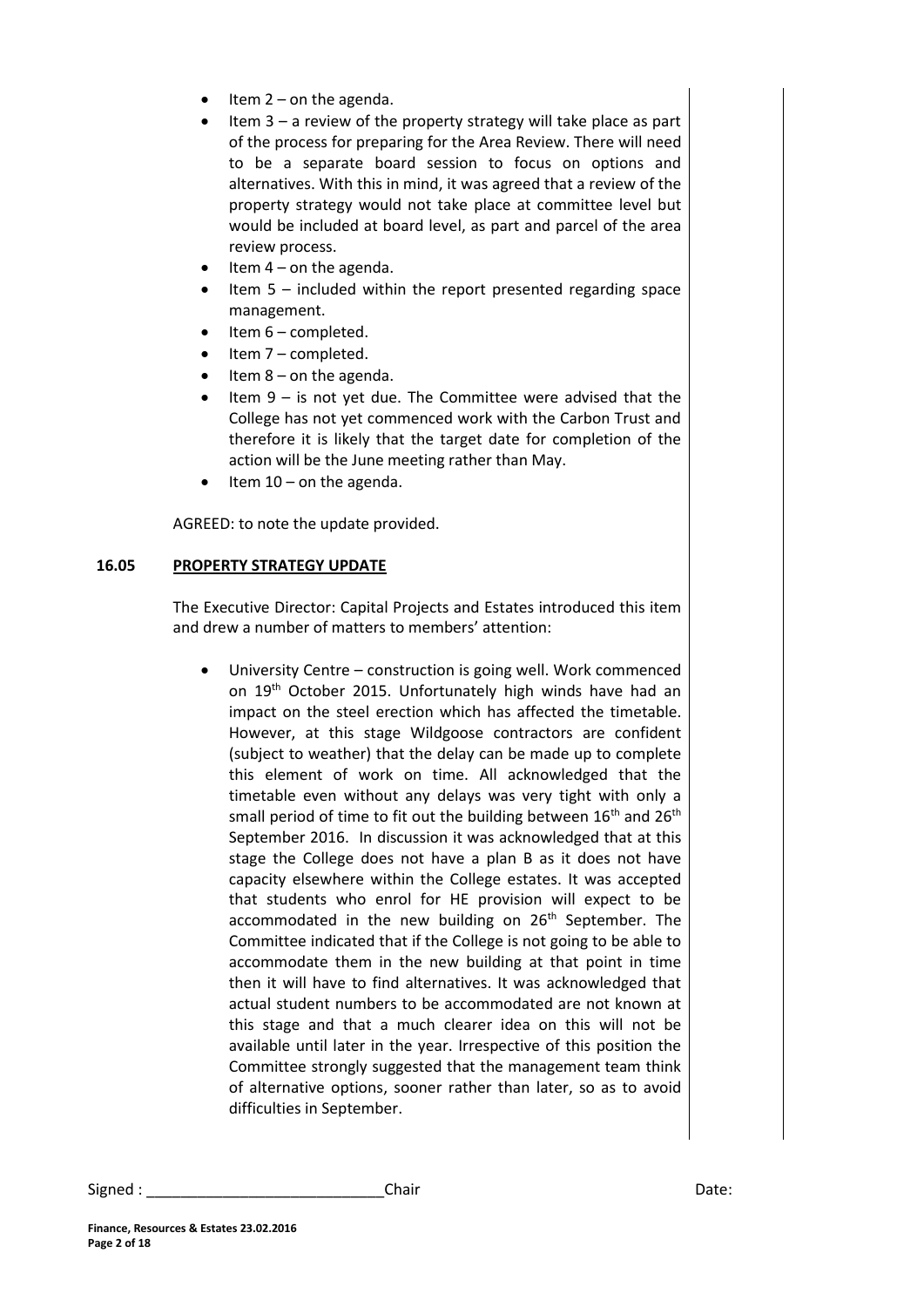It was acknowledged that the College will put pressure on contractors to complete by the deadline, however they express concern that caution should be in place so as not to incur accelerated costs, for example overtime, weekend work etc. The Committee asked that if any additional time is required then it needs to be clearly communicated to the contractors that this will not be at an additional cost to the College.

- Road access from A60 the Committee were advised that it is now likely that the College will need to provide wider access. This will involve a small additional tarmac cost which will be offset by 4 additional car parking spaces which will be a benefit to the College. A tree may need to be moved to accommodate this and will be subject to consultation with local residents as it is currently subject to a TPO. Members' attention was also drawn to the plan showing where the extension of the current double yellow lines on Cauldwell Road will be placed.
- New car park the new 50 space car park is complete and was handed to the College on 1<sup>st</sup> February 2016.
- Vision Studio School CIF it was confirmed that the bid has been submitted and the outcome is expected in March/April. However, the Committee were advised that irrespective of the big outcome some works are required to replace and upgrade the fire alarm system. There will be a cost to the College for the alarm section covering Ashfield site (which is College owned and operated), the estimated costs are circa £60k. It was confirmed that this £60k will come from the 16/17 maintenance budget. In relation to the other parts of the bid submitted, any works on the parts of the estates leased and occupied by VSS will be at a cost to VSS. Although the College owns the building the Studio School is in occupation on a full repairing lease.
- Former general hospital site Mansfield the College has received notification of a planning application for the construction of 42 apartments and 12 bungalows on the site. Completion is 2017 at the earliest. The proposed development is not anticipated to have any impact on adjacent College buildings.

AGREED: to note the content of the update provided.

#### **16.06 REFURBISHMENT PROGRAMME AND LED LIGHTING REVIEW 2016**

The Executive Director: Capital Projects and Estates introduced this report and indicated that the proposed works fall in to two distinct categories: a) refurbishment works to the Derby Road site and b) replacement of all existing lighting to LED.

In relation to the proposed accelerated refurbishment works at Derby Road he confirmed that the team have considered all internal works required but that these have then been prioritised on the basis of needs and affordability. Following this exercise the scope of all work required is £1,621,431.04.

| Signed: | Chair | Date: |
|---------|-------|-------|
|---------|-------|-------|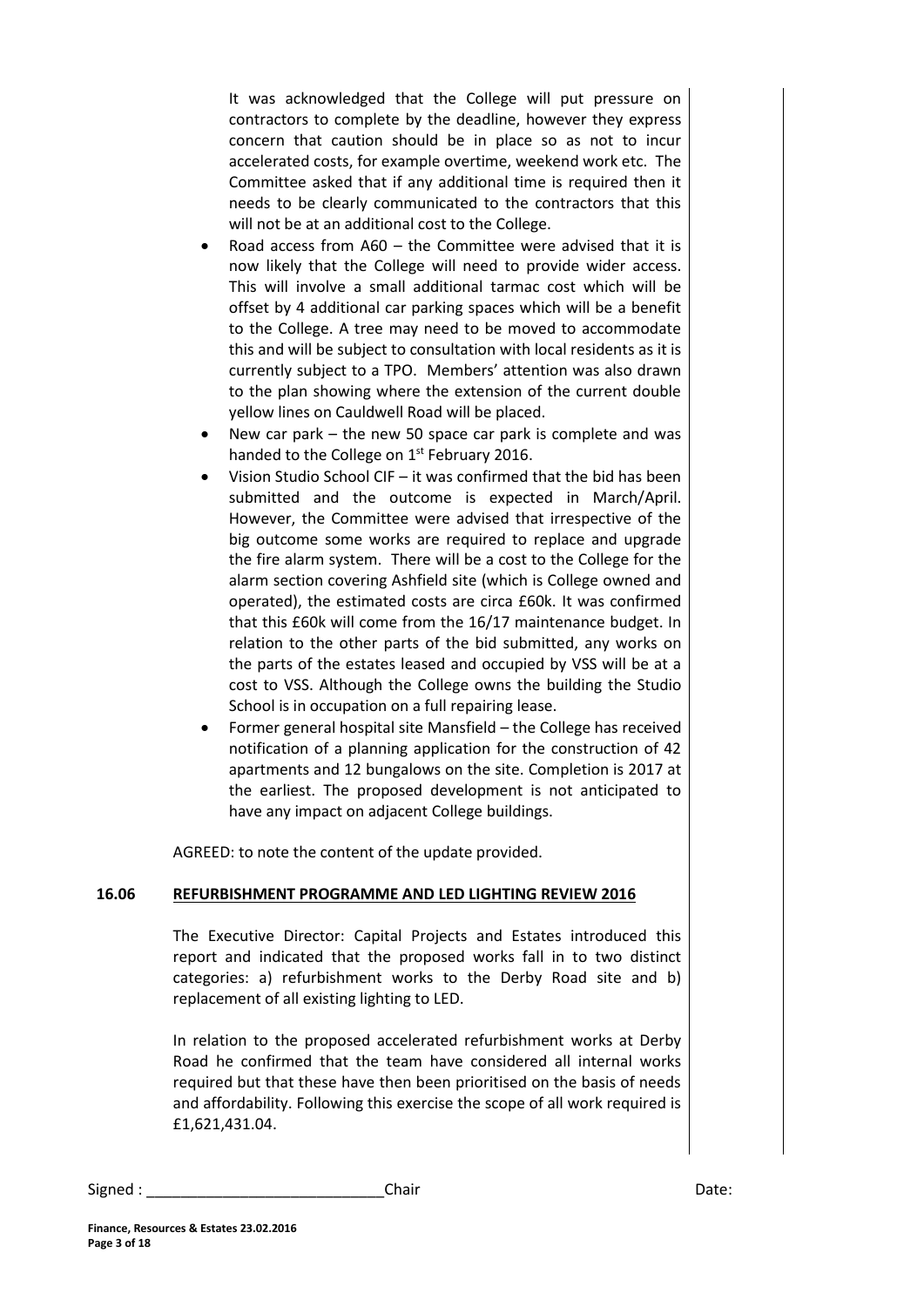After prioritisation it is proposed a total of £1 million refurbishment work from a total estimated project cost of £1,406.339.94 (this is the total scope of work less LED lighting replacement) plus replacement of existing lighting to LED at a cost of £215,096.10. It was explained that a SALIX loan will be utilised in relation to the LED lighting costs.

Members' attention was drawn to Appendix 2 which sets out the elements of the refurbishment work proposed. In relation to the costings some are certain but others need more detailed tenders. He explained that competitive quotations will be received for all elements of the work approved by the Committee. He confirmed that whilst the total refurbishment programme is £1 million this will consist of a number of much smaller packages of activity which will each be tendered on an individual basis. He confirmed that the anticipated costs of each of the elements all fall within the financial approvement limits for the Principal and that what he was seeking today was general support from the Committee for the accelerated refurbishment programme. He confirmed that a paper would be presented at the May 2016 meeting to confirm which contractors were appointed as a result of the tender processes undertaken.

He confirmed that the proposal regarding LED lighting is part of an independent review. Members' attention was drawn to page 50 and the executive summary. He explained that when this option had been looked at in the past it had not been cost effective to introduce, however the independent report clearly evidences that this is a cost effective solution with a payback period for the investment being within 5 years. He confirmed that this can be funded by a SALIX loan which is interest free, Government backed and offered over a four year period. The loan is specifically offered to support projects which lead to energy efficiency. The proposal made is to make changes to any fittings where the payback period will be less than 5 years. In relation to the executive summary it was noted that there were a number of areas where the payback period was much greater than 5 years. It was explained that these are the newest areas of the College which already have efficient lighting in place as part of initial developments. He confirmed that the data regarding payback years excludes VAT and additional costs which will have to be incorporated into the calculations.

In terms of the SALIX loan the Deputy Principal/Director: Finance explained that the College will need to obtain permission from the bank to take out the loan as the College is subject to a negative pledge arrangement. He has a meeting arranged with the bank tomorrow and does not expect any issues in relation to the proposal.

It was confirmed that the cash flow forecasts in later reports takes into account the expenditure planned within the proposal. Assurance was again given that all of the work intended will go out to tender.

Signed : \_\_\_\_\_\_\_\_\_\_\_\_\_\_\_\_\_\_\_\_\_\_\_\_\_\_\_\_Chair Date:

ED CP&E | May 2016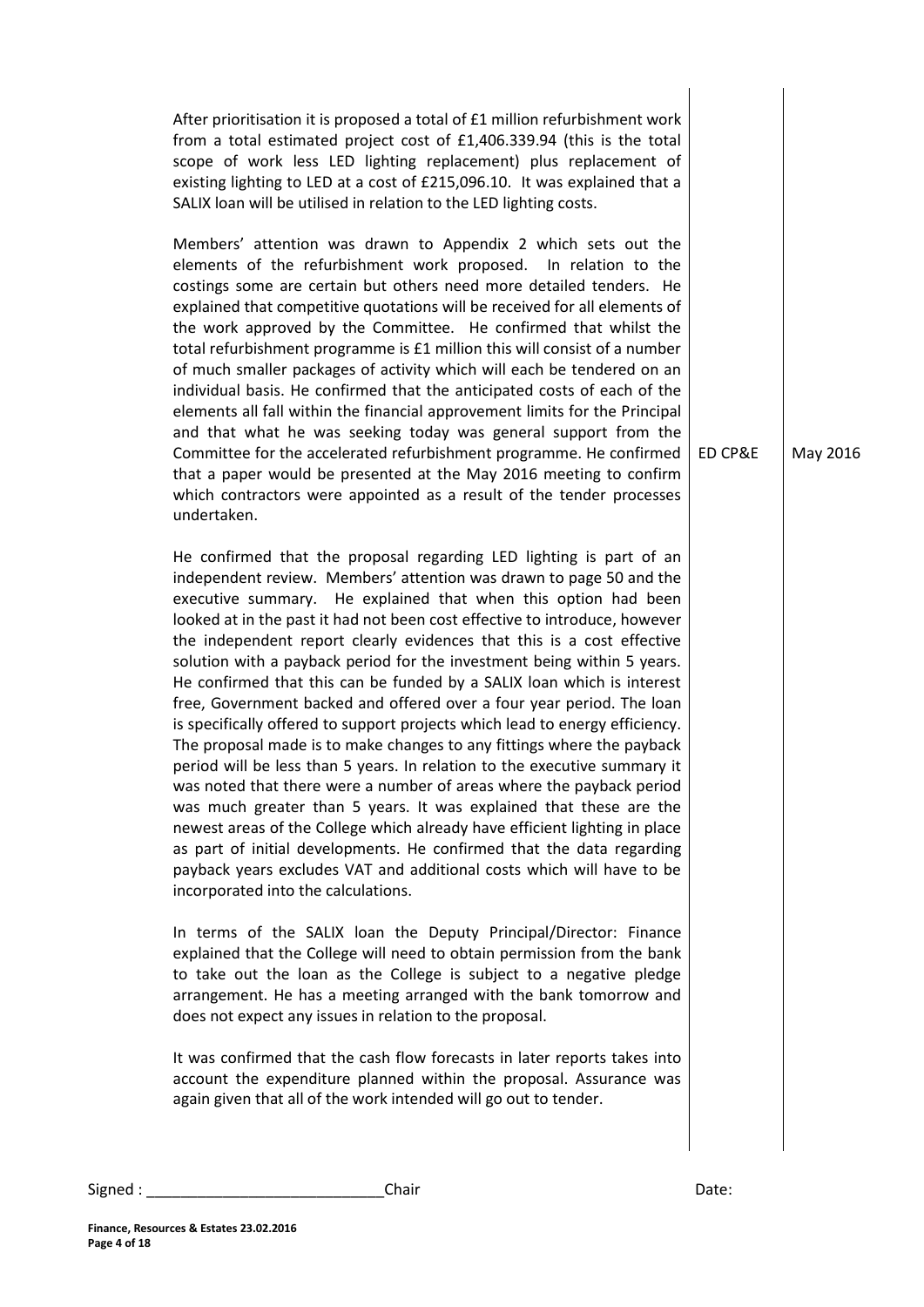In terms of the LED lighting one member of the Committee made a suggestion that in terms of process the College invite three manufacturers to create plans and put forward costed options and recommendations. This is rather than incurring the costs of professional fees to draw up the scoping documents and then advise on the tender process. It was explained that manufacturers are readily willing to undertake a survey, provide drawings and work up costs. This in effect would be a two stage tender process involving a) manufacturers and b) instillation contractors.

The Committee agreed that this was the sensible option but acknowledged that if invitations to manufacturers were not successful then it would be necessary to revert to a more traditional model of tender.

The Committee asked for clarification on the rationale for the accelerated refurbishment. It was explained that the College can clearly foresee annual cost savings and in addition to this it is expected that refurbishment works will contribute to improved retention. It was explained that this academic year the College has seen a higher rate of withdrawal than in previous years. It is considered likely that the internal areas of the College could have influenced this and that it is important to have the best quality classrooms possible to ensure that students once enrolled and actually attending College do stay and are given no reasons to move/withdraw. The Committee all agreed that it would be important to look at the retention statistics post September 2016 and then compare with the prior year to see whether the refurbishment has positively impacted upon retention. It was explained that for every student the College is able to retain on a full time basis this is the equivalent of £4,000.

The Committee questioned whether the College undertakes exit surveys. It was confirmed that it does and that students give a variety of reasons for withdrawing from courses. The Committee also questioned whether the College collects information as to why students actually come to College. It was confirmed that each student has an individual learning plan in place which identifies ambitions and progression, this will include some information regarding the reason for enrolment; however, it was acknowledged that some students who withdraw early will not have actually got to this stage in the student experience process. Assurance was given to the Committee that the College looks at a whole host of recruitment and retention initiatives.

Members discussed page 36 and noted that there was not much space available within the College site to decamp while works are undertaken and therefore felt it is very important to communicate and manage student expectations.

Having reviewed the detailed report provided the Committee were happy to support the proposals made and: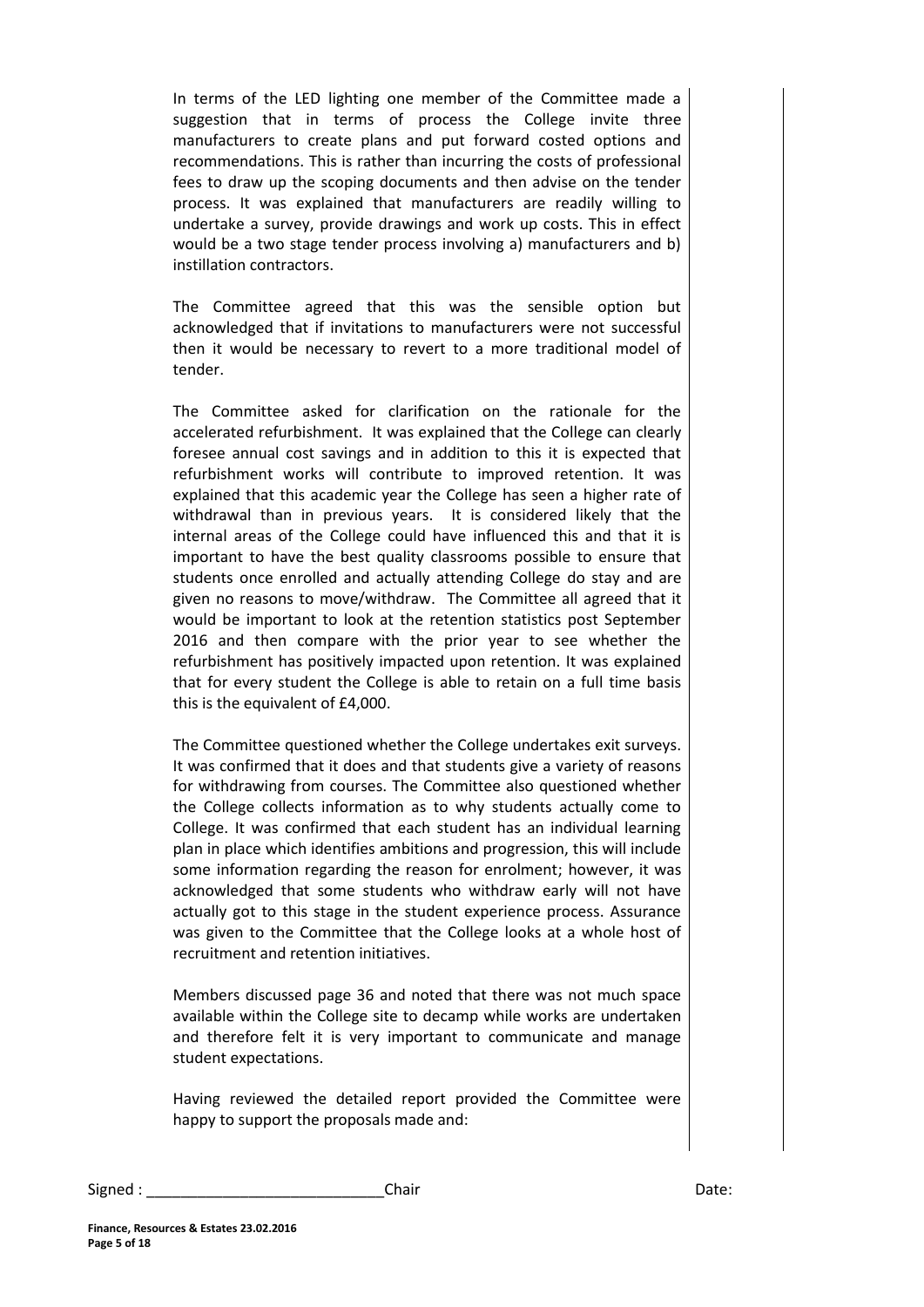AGREED:

a) to approve the scope of work and refurbishment programme of work for the 6 story tower block, 3 story tower block, enviro block and foundation/LRC block at an estimated total cost of £993k. This work to be undertaken in 2016.

b) to approve an application for a SALIX finance loan of £215,096.10 to finance the costs of replacing existing light fittings with LED in the 6 story tower block, 3 story tower block, enviro block and foundation/LRC block. The loan is repayable direct to SALIX over a period of 4 years.

### **16.07 MANAGING SPACE – A REVIEW OF SPACE UTILISATION AND KPIS**

The Executive Director: Capital Projects and Estates introduced this item and reminded the Committee that one of the KPIs in place is to ensure that College accommodation at condition A and B is 90%. The current position is 80%. Members' attention was drawn to page 87 and to the schedule he described as 'backlog maintenance required'. He explained that this was the works required to bring the College Estate up to the desired high quality. Page 88 shows the impact of the proposed and agreed £1 million refurbishment but excludes any electrical works. It was confirmed that years 2 and 3 of the table cover the £1 million refurbishment programme proposed. In general discussion it was acknowledged that what was presented is not simply 'backlog maintenance' but also includes improvement. The Deputy Principal/Director: Finance provided assurance that the College will not plan to do everything proposed as this is simply not realistic and is not affordable. In addition to the £1 million refurbishment agreed the intention is over the next years to allocate £450k per annum for maintenance, this will focus on the most essential repairs. It was confirmed that repayment of the SALIX loan will be every 6 months over a 4 year period.

It was confirmed that as part of the area review process the College will need to update and evaluate the impact of the £1 million accelerated refurbishment. Once these are complete the works planned will take the estate up to 85% condition A and B. It was explained that after this point in time then the College will have to undertake further works at Ashfield College if it is to be able to go higher than the 85%.

Members' attention was drawn to page 75 and the summary regarding the position at Ashfield College. The Executive Director: Capital Projects and Estates confirmed that what was presented was simply a space assessment and that what needs to be done in conjunction at a future point is a review of curriculum considerations. The Deputy Principal/Director: Finance expressed the view that currently there is simply not enough utilisation of this part of the College estate to justify the investment proposed/required.

Members' attention was drawn to page 84 and the EFAs letter to Colleges as part of the area review process regarding property disposals and free schools.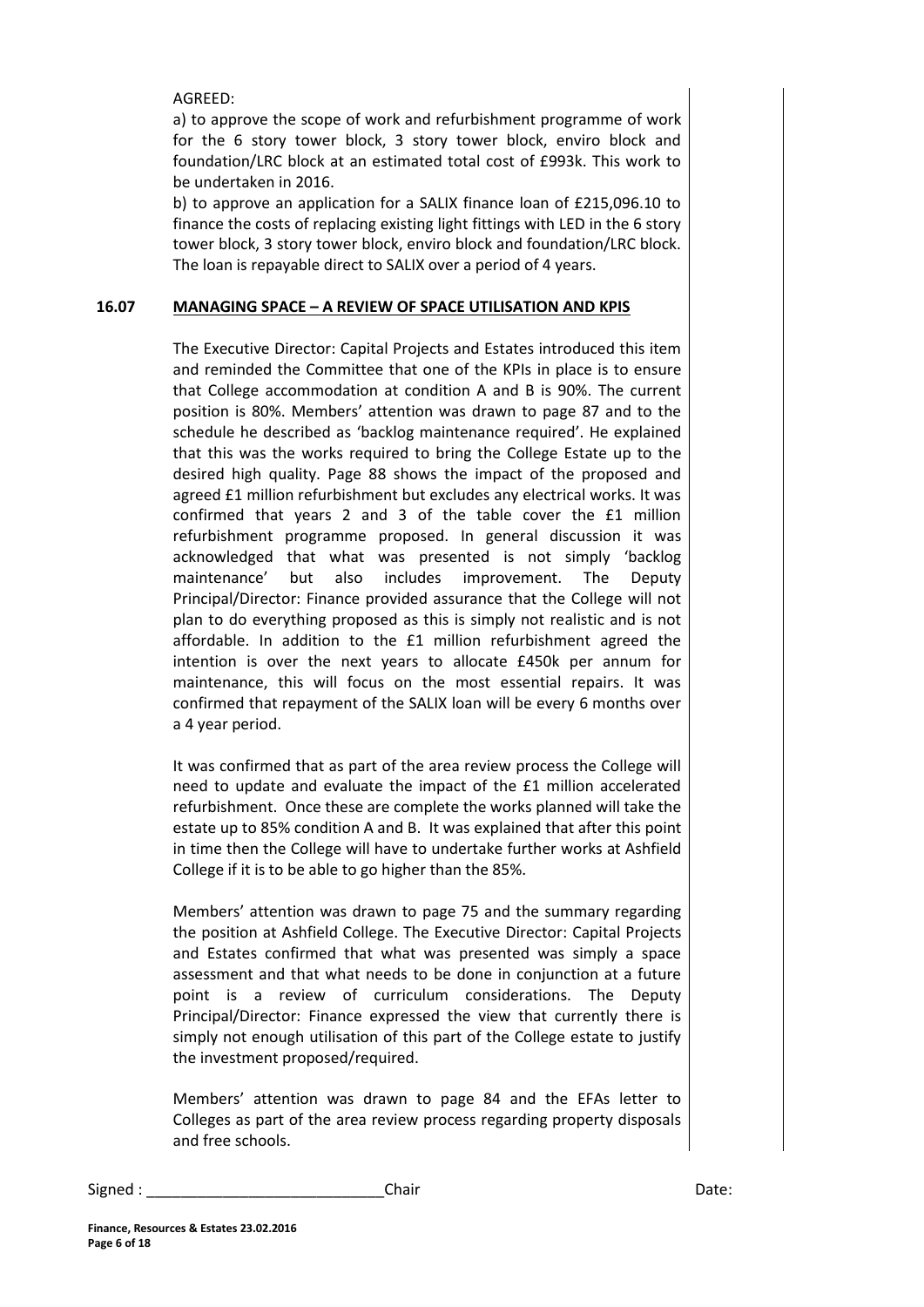It was felt that, as explained in paragraph 8.6, this could provide further options particularly in relation to Ashfield and Thorsby Street. The Committee all agreed that this was something worth exploring.

In relation to space utilisation members' attention was drawn to the appendix on page 89. It was explained that it has been quite a challenge to produce the statistics and it was acknowledged that further work needs to be done regarding this.

In reviewing the statistics the Committee questioned why the College does not simply reduce the size of its estate. It was acknowledged that this is a complicated question but that the College needs to be able to answer this as part of the area review process. All agreed that there was a need to have a plan in place to improve the percentage statistics. The Committee indicated that there was a serious need to consider the Ashfield site and the impact that this has upon the statistics in terms of utilisation and indeed condition of the estate. The Deputy Principal/Director: Finance expressed the view that how the College manages its rooms will be a key to success and that one of the next steps is to audit the timetabling processes.

Members discussed Thoresby Street and the information provided at paragraph 8.3. It was acknowledged that there is a need to retain this site, certainly until the summer, because of exam requirements but that thereafter a future assessment needs to be undertaken. Disposal has to be considered, however it is acknowledged that parking implications will form a part of review discussions.

Members' attention was drawn to Appendix 5 where it was advised that the College has compared its own position with the sector as far as it is able to in terms of published statistics, however, it was felt that because of the system for filing this kind of information nationally there has to be some questions regarding the accuracy of the data provided.

Members' attention was drawn to Appendix 6 which specifically looks at the Colleges position and shows exactly where it sits both in terms of the positives and negatives when compared with the sector.

Members reviewed page 94 and the detail provided within the MSCI report. It was confirmed that the College has done a lot of work since this report (which is dated  $10<sup>th</sup>$  July 2015) which gets the College to the current reported position.

Having reviewed the information in detail members were happy to support the proposals subject to a review of the room utilisation KPI of 40%. They asked that this be considered on an ongoing basis with plans developed for improvement.

| Signed | Chair | Date: |
|--------|-------|-------|
|--------|-------|-------|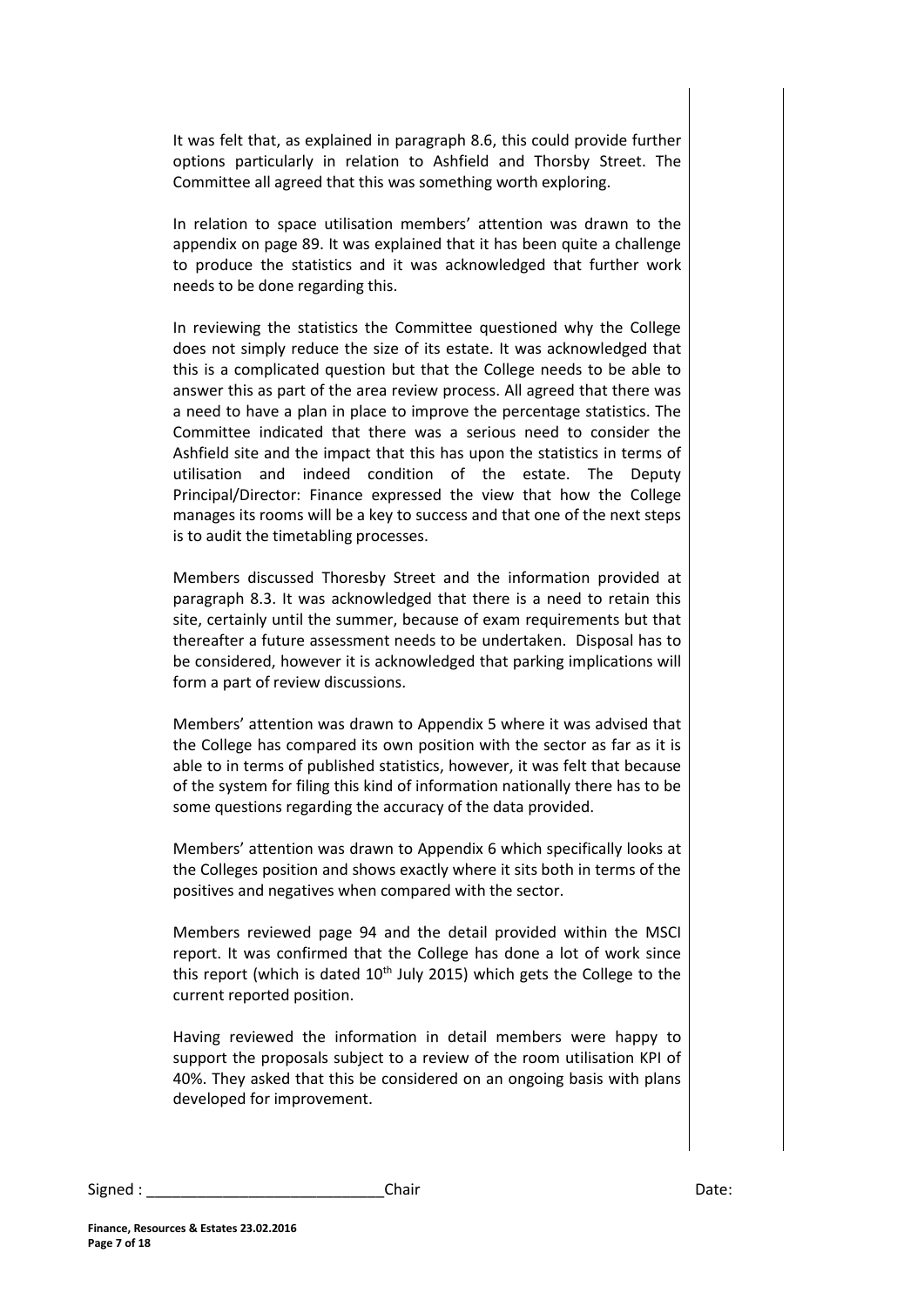AGREED:

a) to approve the anticipated estate condition and backlog maintenance programme, following completion of the accelerated programme of work for the Derby Road campus in 2016 with potential budget requirements of around £450k per year for ongoing planned maintenance of the estate as part of the business planning in process.

b) to commission an updated report on the condition of the estate on completion of the accelerated programme of work on the Derby Road campus and the opening of the University Centre in September 2016 (this will be part of the area review process).

c) That on completion of the accelerated programme of work at the Derby Road campus the amount of estate classified as condition A/B will increase from 80% to 85.84% for 2017 with a target of 90% estate in condition A/B.

d) Functional suitability of the estate to increase from 80% to 85.84% for 2017 with a target of 90% estate in functional condition of very good/good.

e) An interim target of 60% room occupancy, 60% frequency and utilisation of 40% or higher for rooms classified for teaching and learning with a further review of data to be undertaken.

f) To retain Thorseby Street for use by the College until completion of the University Centre in 2016 and then to obtain updated advice on the sale of Thorseby Street from the Colleges land agents and change of use to residential with planning permission.

g) To approve the proposed key performance indicators for the estate for 2015/16 and 16/17.

## **16.08 POST OCCUPANCY EVALUATIONS – ENGINEERING CENTRE AND VISUAL ARTS**

The Executive Director: Capital Projects and Estates introduced this item and presented the substantial reports. He confirmed that preparation of these reports is a condition of grant funding and that the data provided to this meeting will be part of a larger report that is submitted to the SFA.

In relation to the Engineering Centre he confirmed that this was a very successful project in terms of timing, delivery and the ability to close out the accounts. The project was completed with an overspend of £49k.

Members' attention was drawn to page 127 which summarises the measurable project outputs. He indicated that in some areas it is still too early to properly assess and in some cases the College is not comparing like with like. Members specifically commented upon page 121 and the information provided that success rates for apprentices has declined, however, assurance was given that this is now improving. In relation to the statistics provided it was noted that these are engineering apprenticeships only. It was agreed that Sacha McCarthy would review this information to ensure accuracy before this report is submitted to the EE

February 2016

Signed : \_\_\_\_\_\_\_\_\_\_\_\_\_\_\_\_\_\_\_\_\_\_\_\_\_\_\_\_Chair Date:

Director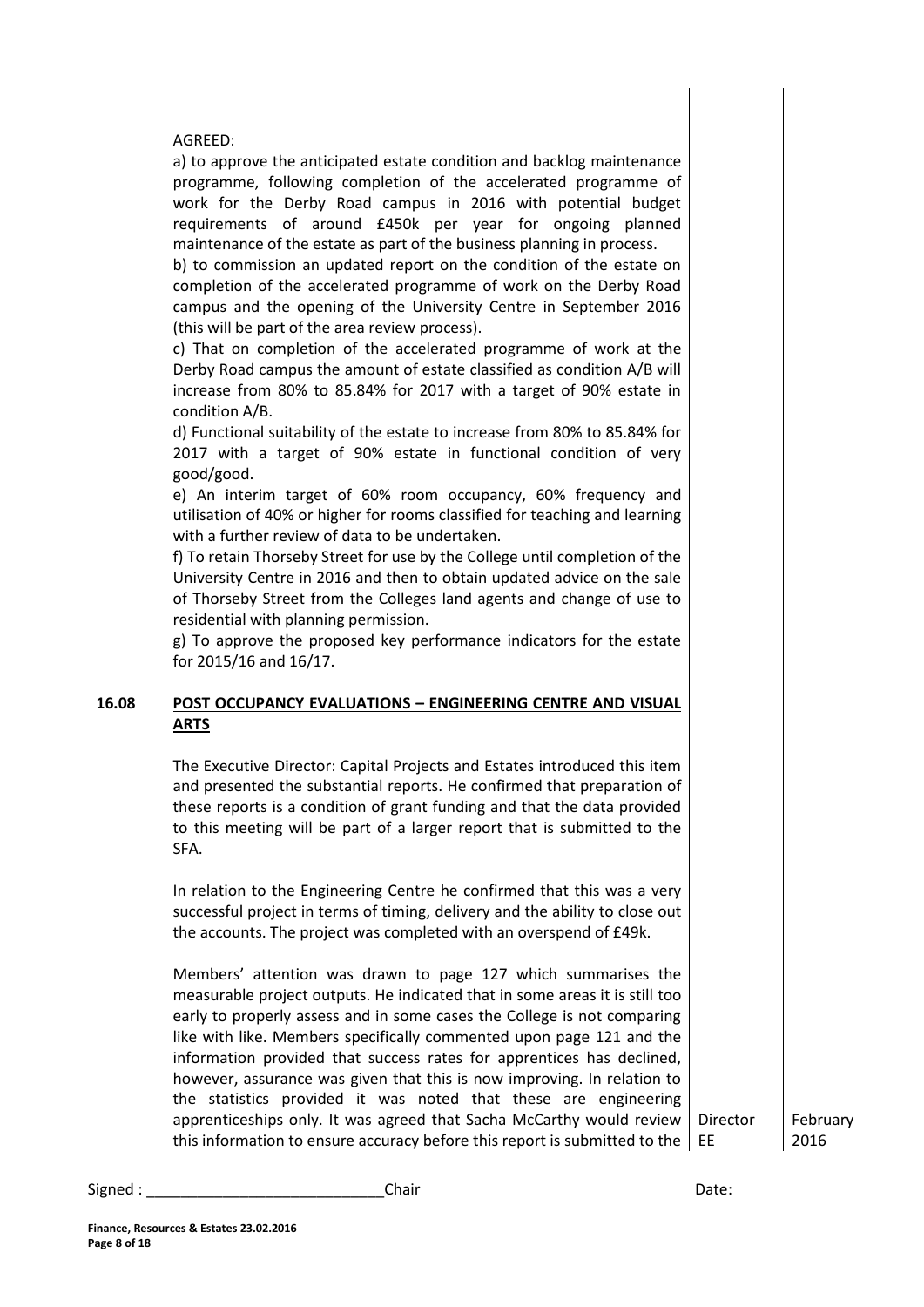| Signed : | Chair                                                                                                                                                                                                                                                                                                                                                                                                                                                                                                                                                                                                                                                                                                                                                                                                                                                                                                                                                                                                                                                                                                                                                                                                                      | Date:          |          |
|----------|----------------------------------------------------------------------------------------------------------------------------------------------------------------------------------------------------------------------------------------------------------------------------------------------------------------------------------------------------------------------------------------------------------------------------------------------------------------------------------------------------------------------------------------------------------------------------------------------------------------------------------------------------------------------------------------------------------------------------------------------------------------------------------------------------------------------------------------------------------------------------------------------------------------------------------------------------------------------------------------------------------------------------------------------------------------------------------------------------------------------------------------------------------------------------------------------------------------------------|----------------|----------|
|          | b) KPI update for the Business Development Unit.                                                                                                                                                                                                                                                                                                                                                                                                                                                                                                                                                                                                                                                                                                                                                                                                                                                                                                                                                                                                                                                                                                                                                                           |                |          |
|          | AGREED: to approve the amended partner contracts proposed as<br>detailed on the schedules provided at page 166 and 167.                                                                                                                                                                                                                                                                                                                                                                                                                                                                                                                                                                                                                                                                                                                                                                                                                                                                                                                                                                                                                                                                                                    |                |          |
|          | In terms of the amendments proposed the Committee were given<br>assurance that all expected due diligence activities have been<br>undertaken.                                                                                                                                                                                                                                                                                                                                                                                                                                                                                                                                                                                                                                                                                                                                                                                                                                                                                                                                                                                                                                                                              |                |          |
|          | for activity up until the end of period 7 (February). Once conducted and<br>funds are measured against the agreed tolerance points the outcomes<br>will be shared. It was confirmed that a report in relation to this outcome<br>position would be presented to the next meeting on 10 <sup>th</sup> May 2016.<br>Members reviewed the content of the report and in particular section<br>2.5 which summarises the termination of a contract with a partner. It<br>was explained that this termination took place at the end of November<br>with 648 apprentices relocated. It was explained that one of the other<br>Colleges partners took 550+ of the apprentices which were mostly in<br>relation to logistics provision. Assurance was given that a risk<br>management and oversight process is in place. The Committee<br>questioned whether there was more that could be done to have even<br>more rigorous oversight. It was explained that yes more could be done<br>and is being done, particularly in relation to on site audits and short<br>notice random sampling. The Committee indicated that they would wish<br>to encourage the College team to act on any suspicions that they have<br>and act quickly. | Director<br>EE | May 2016 |
|          | a) Partnerships update for the 2015/16 contract year<br>Sacha McCarthy introduced this item and confirmed that the purpose of<br>her report is to seek approval for the partnership board report with any<br>amendments since the previous board meeting in December 2015. Her<br>report includes any amendments requiring approval and these are<br>highlighted within the appendices in yellow. Those subcontractors<br>highlighted in pink are new partners and interim contracts are noted and<br>subject to approved due diligence before funds are to be released. Since<br>January 2016 contracting out for adult apprenticeships is the only<br>funding steam option available for new partner engagement.<br>She confirmed that the second partner performance review is scheduled                                                                                                                                                                                                                                                                                                                                                                                                                                |                |          |
| 16.09    | <b>EMPLOYER RESPONSIVE UPDATE</b>                                                                                                                                                                                                                                                                                                                                                                                                                                                                                                                                                                                                                                                                                                                                                                                                                                                                                                                                                                                                                                                                                                                                                                                          |                |          |
|          | (David Overton left the meeting at 5.20pm)                                                                                                                                                                                                                                                                                                                                                                                                                                                                                                                                                                                                                                                                                                                                                                                                                                                                                                                                                                                                                                                                                                                                                                                 |                |          |
|          | AGREED: to note the update provided.                                                                                                                                                                                                                                                                                                                                                                                                                                                                                                                                                                                                                                                                                                                                                                                                                                                                                                                                                                                                                                                                                                                                                                                       |                |          |
|          | In relation to Visual Arts, again a very successful project. It was noted<br>that the College returned £42k to the SFA which was underspent.                                                                                                                                                                                                                                                                                                                                                                                                                                                                                                                                                                                                                                                                                                                                                                                                                                                                                                                                                                                                                                                                               |                |          |
|          | SFA.                                                                                                                                                                                                                                                                                                                                                                                                                                                                                                                                                                                                                                                                                                                                                                                                                                                                                                                                                                                                                                                                                                                                                                                                                       |                |          |

**Finance, Resources & Estates 23.02.2016**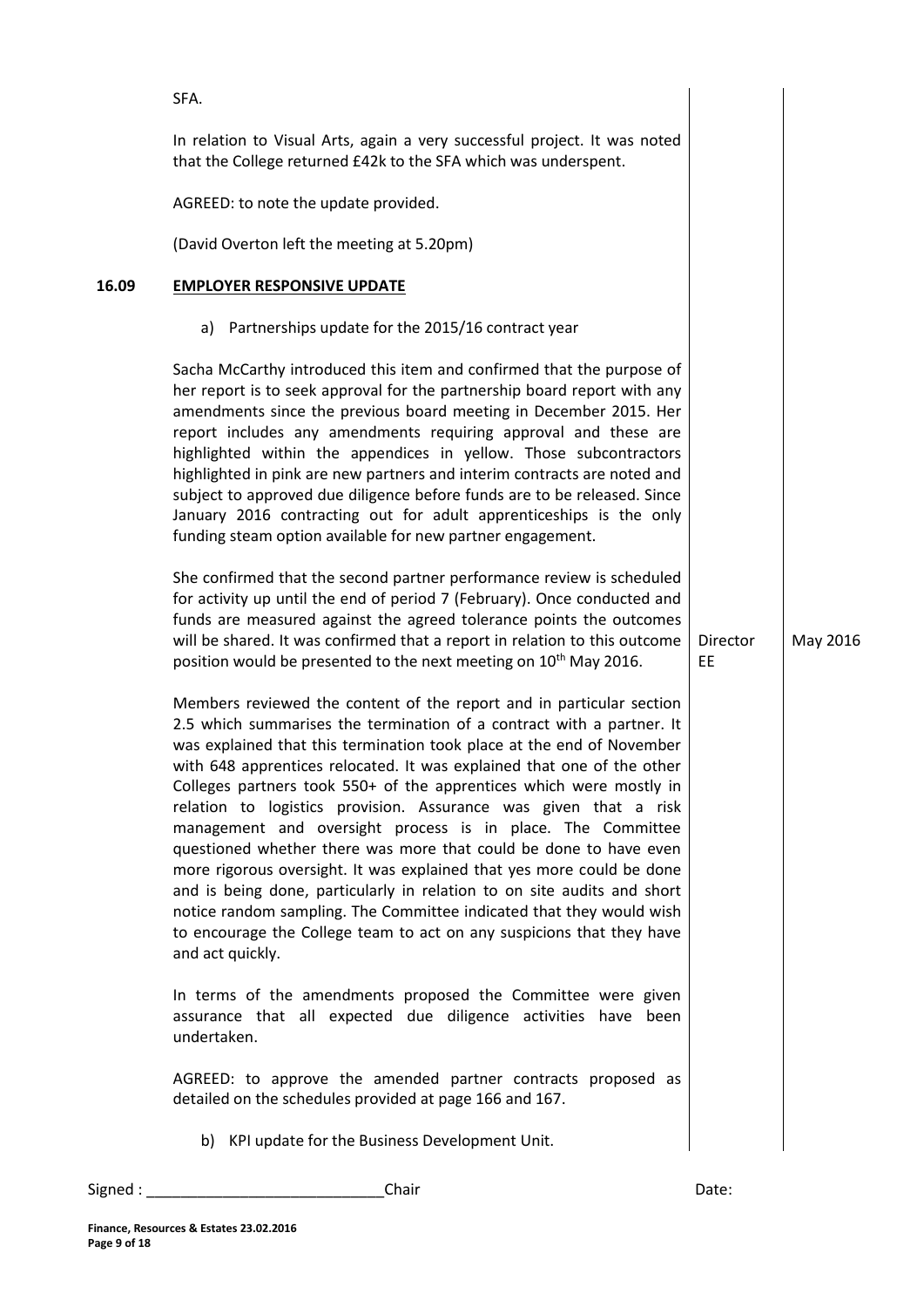Sacha McCarthy indicated that the KPI performance management report has been updated to enable the management of performance against targets in year. The report is based upon the first formal review from the data set for December 2015. The KPI report will be updated formally in March, May and yearend.

KPIs are grouped into 3 themes. These are finance, business performance and quality.

- 1) Finance KPIs a total of 5 individual themes. Contracts for adult apprenticeship is high risk with volumes of activity falling short of profile to date within an agreed tolerance, contracts for 16-18 apprenticeships and traineeships are currently medium risk and are within an agreed tolerance and contracts for work placed learning and adult responsive are currently low risk as performance is in line with profile plan.
- 2) Business performance KPIs a total of 12 individual themes. Those currently risk rated as high include adult apprenticeships, higher apprenticeships and ATA starts activity, out of funded learners and sales conversions. Those currently risk rated medium include 16-18 apprenticeships and traineeship starts, the remaining 5 themes are all low risk.
- 3) Quality KPIs a total of 7 individual themes. There are no high risk themes, those currently risk rated medium include apprenticeships and work placed learning success rates, 4 themes are low risk and 1 theme will not be reported against until the next formal review.

High risk areas – of the 24 themes, in total 6 areas are highlighted as high risk, 5 of these are all related to short falls of activity within the apprenticeship funding streams. The out of funding theme remains high risk due to the volume of outcomes aligned to two large partners who are on an exit strategy.

Members' attention was drawn to the high risk items at page 171. It was explained that in relation to the adult apprenticeship contract the profiled activity planned for December simply did not come to fruition. She confirmed that since that time there has been an improvement but statistics will not be finalised until the end of February and therefore there is still considered to be a high risk. The Committee asked for a prediction as to where the College will get to at yearend. Sacha McCarthy predicted that the shortfall will be £1.7million against the adult apprenticeships allocation. This is roughly a 10% shortfall. It was explained that partners are out performing the internal team, assurance was given that senior leaders are working really hard with the staff involved to improve the College business position.

The Principal indicated that the Governor afternoon session planned for tomorrow will look at: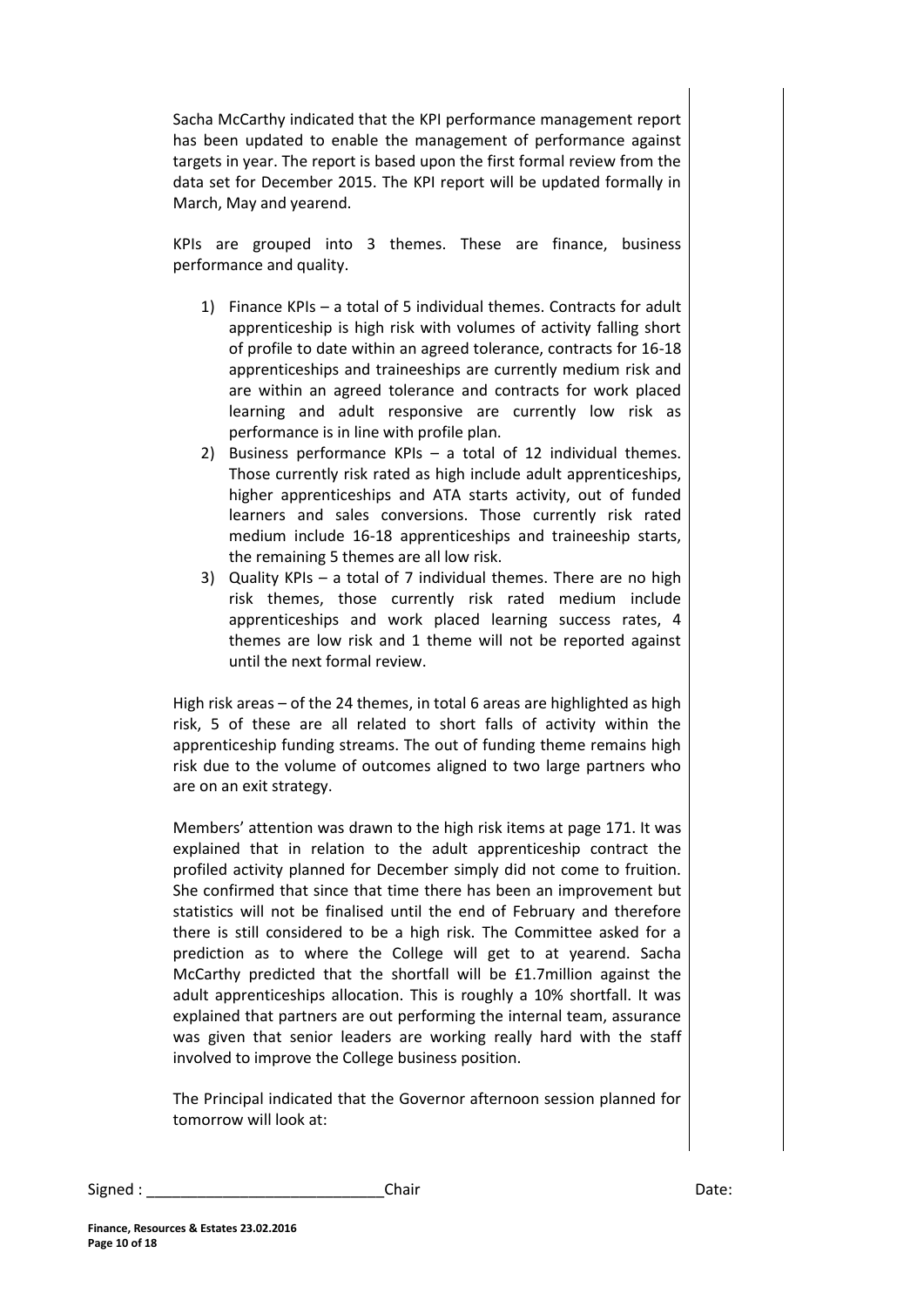- a) how the College positions itself to respond to the known changes, including area reviews and apprenticeship levy, and
- b) undertake an assessment regarding how sure the College can be that the reforecast position will be delivered. It was explained that at the  $10<sup>th</sup>$  March meeting, which is the midyear review, Sacha McCarthy will provide an updated report on this area which is obviously a significant concern and follows prior year patterns.

The Committee indicated that in terms of the themes there needs to be a greater analysis regarding the detail and what sits behind this. In addition to this in future reports there needs to be a realistic assessment of what can be achieved by yearend based upon what we currently know.

AGREED: to note the update provided.

## **16.10 HR 6 MONTHLY KPI REPORT**

The Director for HR introduced her comprehensive report and drew key matters to members' attention.

- a) College
	- Staff turnover has decreased by 1.2% when compared to the same point last year.
	- The number of resignations continues to fluctuate and this issue is closely monitored. She confirmed that reviews and analysis are undertaken on a team by team basis.
	- The turnover rate for resignations is 2.1% higher than in January 2015.
	- Absence has stabilised at around 3.6% for this 6 month period. Whilst this is 0.2% above target it continues to be below benchmark.
	- The number of people who have hit short term trigger now compared to this time last year has more than halved. All agreed that this was a really positive impact seen in response to the changes introduced.
	- The College is maintaining good practice in terms of managing health and wellbeing and continues to review areas for improvement.
	- Appraisal completions have improved by 3.5% since the end of 14/15 (this is an increase from 89% to 92%) and the expectation is to get to 100% by the end of the year.
	- Staff engagement  $-$  as part of the investors in people framework a staff survey was completed between November and 4th February 2016. The Board will be updated on the survey results once they are known and analysed.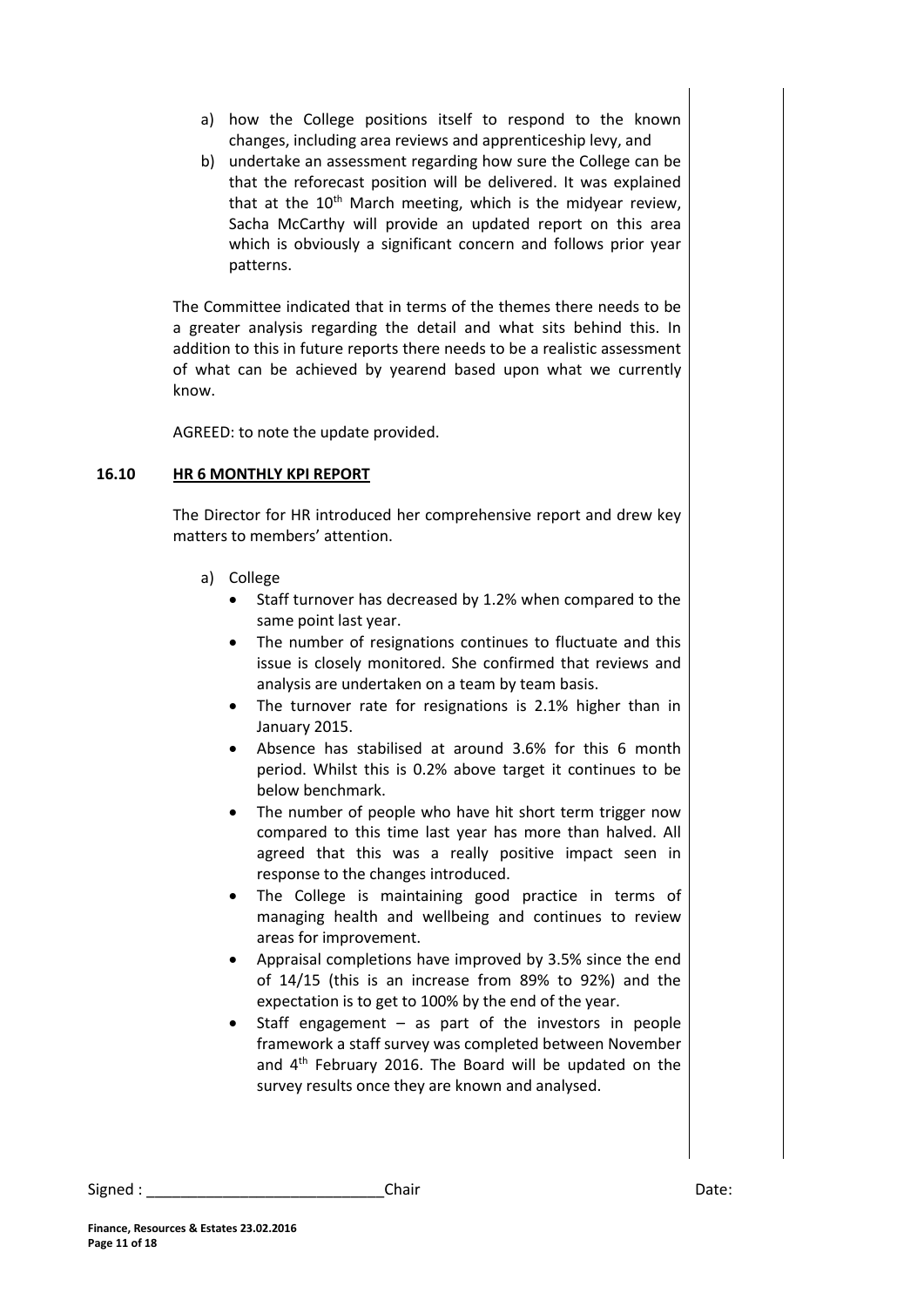- b) VBSS
	- As at 31<sup>st</sup> January 2016 the VBSS head count was 40 with an FTE of 21.6.
	- The in-year turnover rate at  $31<sup>st</sup>$  January 2016 is 15% for all reasons. For resignations only the turnover rate is 7.5%. There have been 4 leavers in total up to  $31<sup>st</sup>$  January 2016, 2 are fixed term contracts coming to an end and 2 are resignations. 3 of the leavers are in Lifestyle although there is no cause for concern.
	- The absence rate at  $31<sup>st</sup>$  January 2016 is 1.5%. This is below the College rate of 3.6%.
	- The numbers employed in VBSS continues to increase each month and key statistics will be monitored throughout the year.

In general discussion it was confirmed that some absence occurs in College in 'pockets' and that in some areas there is a greater impact than others.

The Committee noted that there was more delivery staff resigning than business support and questioned whether this was usual. The Director of HR indicated that there were no concerns for her in relation to this trend and gave assurance that resignations are reviewed on a department by department basis. It was explained that higher turnover rates tend to be in areas where performance is being challenged.

AGREED: to note the update provided.

## **16.11 MANAGEMENT ACCOUNTS TO 31ST DECEMBER 2015**

The Deputy Principal/Director: Finance introduced this item and confirmed that the accounts follow a similar pattern to that previously recorded i.e. the College is slightly behind where it planned to be. He indicated that the reason for underperformance is quite specific rather than in all areas. Key matters brought to members attention were:

- The College is £253k behind budget. The core driver of the current performance is the shortfall in income.
- Across the component parts of the group the College performance is below forecast with a surplus before interest and depreciation of £899k (corresponding month in the last year was £1,112k) against a target of £1,243k. After interest and depreciation College position is £68k deficit against a budget of £256k surplus.
- BKSB continues to deliver strong results with an operating surplus of £614k.
- VWS has contributed a deficit of £10k for the year to date.

Signed : \_\_\_\_\_\_\_\_\_\_\_\_\_\_\_\_\_\_\_\_\_\_\_\_\_\_\_\_Chair Date: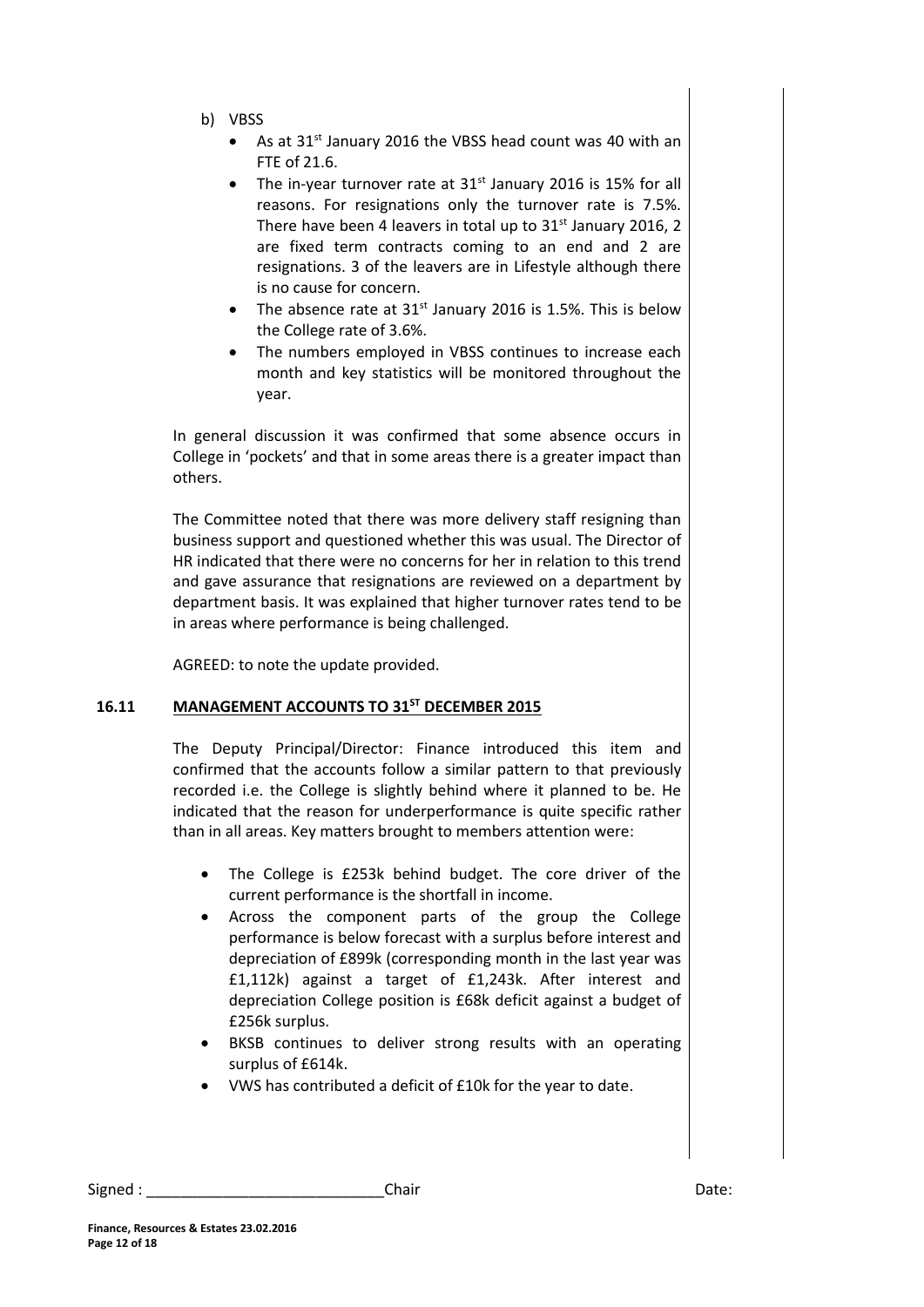- Overall group income of £21.011 million for the year to date is £2.425 million behind forecast and £2.885 million lower than the £23.896 million recorded in 14/15. Similar issues with adult skills performance remain.
- Overall pay costs are £548k underspent. It was explained that as the College failed to achieve student numbers for 16-18 year olds there was a corresponding reduction in staff needs. He commented that this underspend was simply not sustainable in the longer term.
- The group balance sheet is now stronger than at yearend. Cash balances improved to £12.118 million. Unearned ASB for 14/15 of £4.1 million will be recovered over the period January to March 2016. It was explained that this underperformance in ASB is repeating itself this academic year.

AGREED: to note the content of the update provided.

## **16.12 MIDYEAR REVIEW AND FINANCIAL REFORECAST**

The Deputy Principal/Director: Finance presented this item and confirmed that the report provides a midyear review but also confirms that the team have looked at the midterm financial position. He advised that changes to the apprenticeship programme will be key and will have a significant impact.

Key points brought to members attention were:

- For 2015/16 the College is currently lagging behind its funding forecast.
- The budgeted position for the College was roughly a breakeven position.
- BKSB will easily hit the budget target for 15/16.
- Page 224 sets out the anticipated position for the remainder of 15/16, this includes lower than anticipated performance against ASB allocation and ESF. As a consequence the ESF income has been stripped out in its entirety from the reforecast position. It was confirmed that there are no associated ESF costs.
- Current view of in-year performance indicates that the College will reach an income level of £49.8million some £2million lower than expected. Main core reason for this is adult skills budget underperforming at £1.7million. Originally the budget held a notional £500k for ESF, this has been removed. Upsides to the years income forecast include the NCS programme, where £437k of income is expected (budget £100k). Tuition fees +£70k and 16-18 partnership apprenticeships at £148k are also favourable with the latter resulting from a deal agreed with a core partner to expand volumes. The only other major core adverse movement from the budget is within 16-18 ALS income where the learner volumes for LLD supported learners through an EHCP have been lower than originally anticipated leading to an income level £164k lower than budgeted.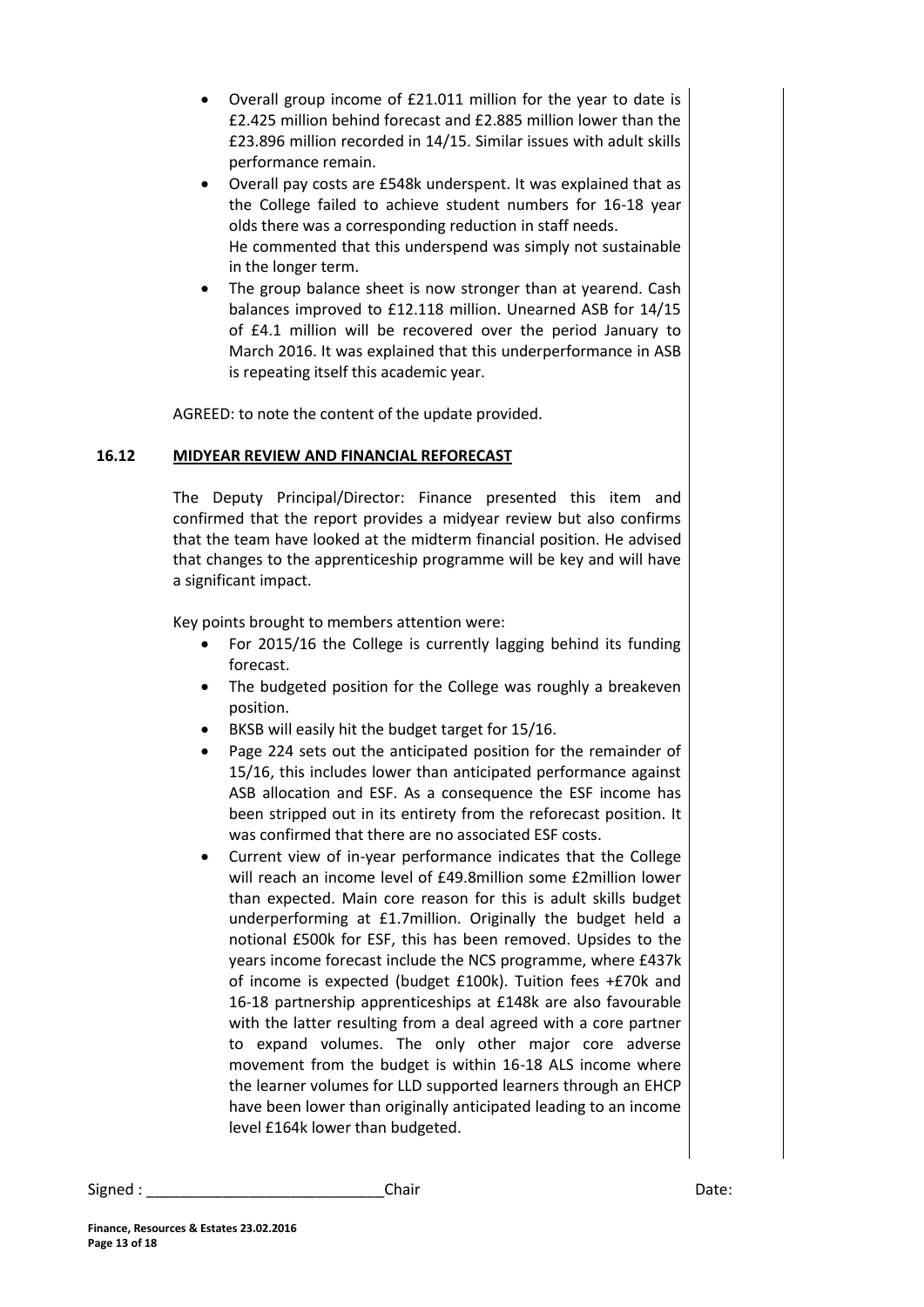- Page 225 provides 2016/17 assumptions in core income programmes.
- The expected performance levels likely to be delivered in 15/16 are expected to inform income levels for 16/17. The major change in 16/17 will be the reduction expected in funding 16-18 classroom based students allocated on a LAG model following under recruitment against target in 15/16.

This impact is likely to be in the range of £700k and fall squarely on the classroom based teaching and learning areas.

The Committee discussed paragraph 3.8 and in relation to the contribution targets set questioned whether the College is being challenging enough. The Deputy Principal/Director: Finance explained that the College has tried to be proportionally fair in terms of staff utilisation and that in his view what needs to be set is an achievable budget. The College has had some underutilised staff in some areas because of poor performance and some sickness absence.

- Page 224 HE Centre no bottom line impact of the centre in 16/17 but there will be in 17/18.
- Adult apprenticeships are expected to increase in 16/17 in preparation for the introduction of the levy yielding greater employer awareness and propensity to engage. An estimated increase of 10% for the College programme and 5% for the partner programme from 15/16 forecast levels is expected.
- Page 226 sets out the 17/18 assumptions in core income programmes. This is a year where the College will see a major change in income.
- Paragraph 46 the current planning assumption for 17/18 is that the College will see 40%-50% of the current apprenticeship subcontracting programme move away from the College resulting in significant changes to partner apprenticeship income. It was confirmed that this is an assumption at this stage and that it has to be taken in the context of a lot of unknowns and any transitional arrangements that may be introduced. It was confirmed that the College has undertaken some worst case planning and will be seeking to increase direct delivery College volumes to offset.
- Paragraph 48 in 2017/18 the College anticipates that the new levy will see a significant leap in the number of apprenticeships delivered by the College directly and have targeted an increase of 20% in 16-18 apprenticeship volumes and 35% in adult apprenticeship volumes. The impact of these additional volumes will contribute towards the offset of the reduction in the partner programme. All acknowledged that what will be key is how this is achieved. The College margin is higher than when partners are used, however the Committee were advised that it is not an easy option just to increase direct delivery.

Signed : \_\_\_\_\_\_\_\_\_\_\_\_\_\_\_\_\_\_\_\_\_\_\_\_\_\_\_\_\_\_\_\_\_Chair \_\_\_\_\_\_\_\_\_\_\_\_\_\_\_\_\_\_\_\_\_\_\_\_\_\_\_\_\_\_\_\_Date: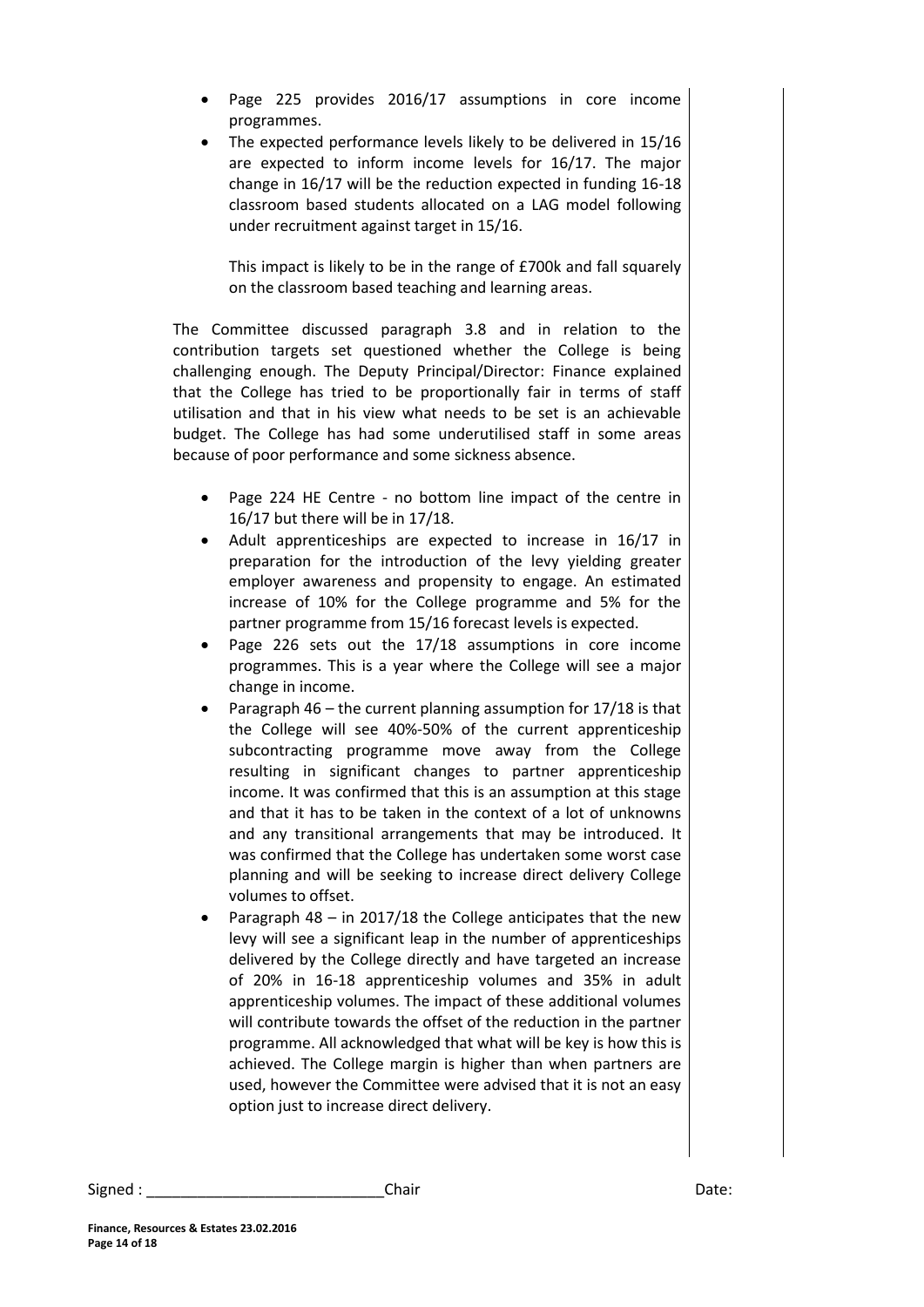- In addition to the partner programme shrinking and College programme increasing the other elements of the response include a limited uptake of the College compliance and quality service by those providers now accessing direct funding. The College has assumed that half of the lost partners will remain engaged with the College and pay a 7.5% fee for these services yielding a little over £250k in the year.
- Any ESF income would be an unexpected bonus in 16/17.
- Page 227 sets out pay cost assumptions.
- The assumptions supporting the key changes to the apprenticeship programme for 17/18 were referred to in annex A.
- Within the core College 16-18 classroom programme it is assumed that income will remain flat with an allocation of £10.706 million.
- The HE centre is expected to generate income of £1.815 million in line with the agreed business plan and be contributing to College bottom line as there will be 2 year cohorts in place for the expanded programmes in 17/18.
- The financial forecast continues to exclude any income for ESF programmes due to the uncertainty of tender and award.
- Page 228 sets out non-pay cost assumptions. It is not envisaged that there will be a great deal of change. There is an increase of £100k expected in relation to marketing for the HE Centre.
- Page 229 sets out capital assumptions. Members' attention was specifically drawn to paragraph 88. The partner programme will reduce costs significantly (alongside partner income) from £14.976 million in 16/17 to £9.956 million in 17/18. This reflects the 50% reduction in 16-18 apprenticeship partner activity and 40% reduction in the adult apprenticeship partner programme.
- Also included in the forecast for 15/16 are the costs of a major internal refurbishment of the Derby Road building approved earlier in the meeting at £1million. Again it was confirmed that in addition to this there will £450k annual maintenance grant.
- Page 230 paragraph 90 provides a summary of the College group reforecast results for the period.
- As a general comment it was acknowledged that pay costs will increase to reflect more direct delivery. All agreed that there was a lot of work to be done in terms of delivering the changes expected.
- Page 233 is the balance sheet. It is expected that by the end of the planning period to  $31<sup>st</sup>$  July 2018 the NET asset value will have increased to £16.439 million with fixed sets of £47.1 million. Long term debt is expected to reduce from £15.522 million to £13.305 million as annual repayments of £739k continue, associated with the main building refurbishment programme.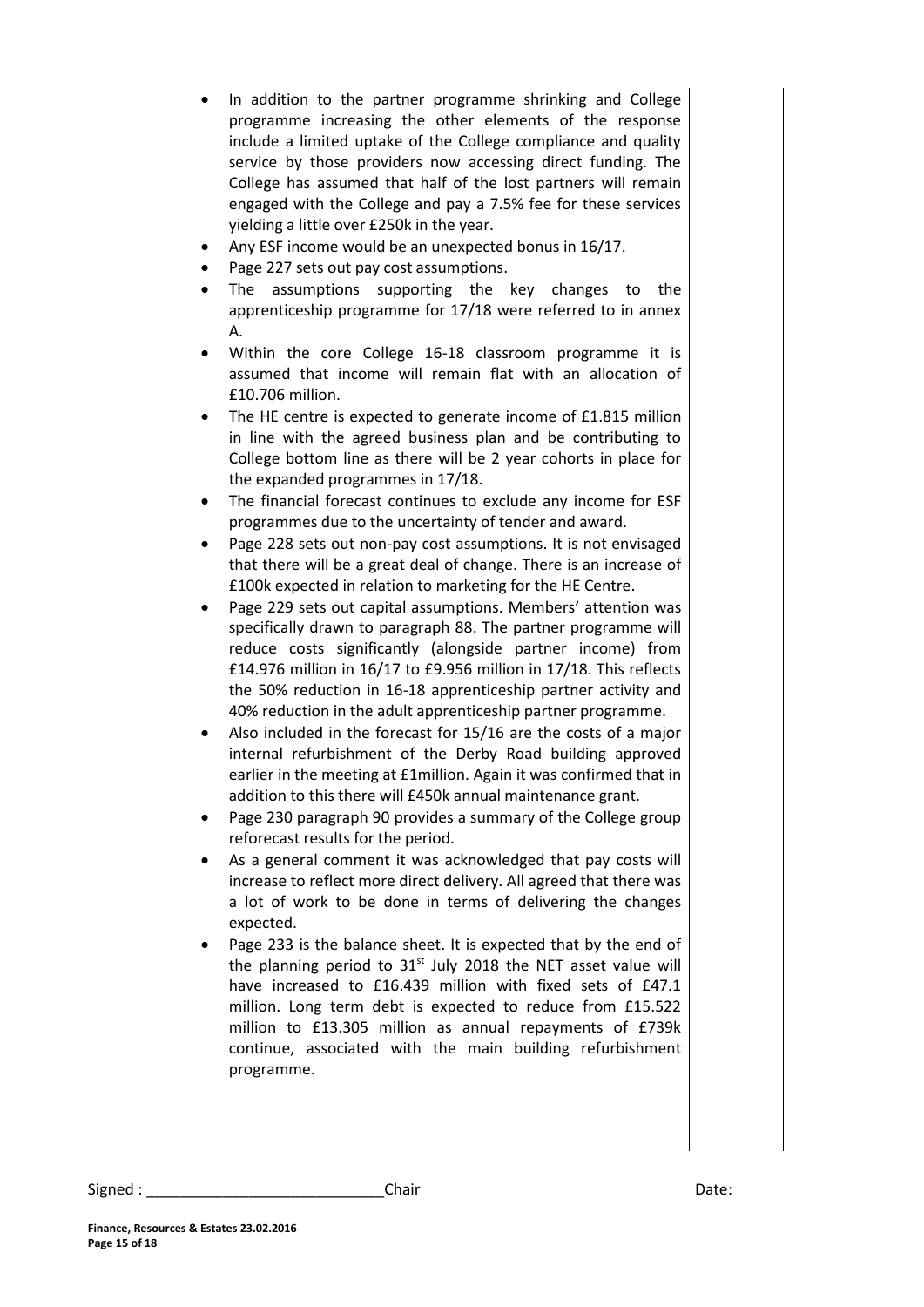|       | Paragraph 103 - the Colleges current financial health scoring is<br>'satisfactory' but progressing back towards good at the end of<br>the planning period. The Committee were asked to note<br>however that the SFA have just released a consultation regarding<br>changing the financial health scoring criteria. The Committee<br>were reminded that the College would have been deemed as<br>good if it had not borrowed to improve the estate. The<br>borrowing ratio is what is holding the College back in terms of<br>the calculation.<br>Page 232 sets out the midyear forecast.<br>$\bullet$<br>The Committee all acknowledged that BKSB remains critical and<br>acknowledged that a lot of work now needs to be done<br>regarding delivery of the reforecast plan.                                                                                                                                                                                                                                                                                                                                                                                                                                                                                         |                       |           |
|-------|----------------------------------------------------------------------------------------------------------------------------------------------------------------------------------------------------------------------------------------------------------------------------------------------------------------------------------------------------------------------------------------------------------------------------------------------------------------------------------------------------------------------------------------------------------------------------------------------------------------------------------------------------------------------------------------------------------------------------------------------------------------------------------------------------------------------------------------------------------------------------------------------------------------------------------------------------------------------------------------------------------------------------------------------------------------------------------------------------------------------------------------------------------------------------------------------------------------------------------------------------------------------|-----------------------|-----------|
|       | The Committee questioned whether there is anything that could be done<br>to improve the performance of Vision Apprentices. The Deputy<br>Principal/Director: Finance explained that the company was set up as an<br>employment tool only and that the margins are very small and the<br>budget is predicated on a breakeven position. He confirmed that the<br>senior team know that more has to be done in relation to Vision<br>Apprentices, particularly given the changes to apprenticeship funding<br>expected. Alan Mele suggested that the College get in touch with all<br>banks and accountants so that they could act as a referral service for<br>clients. He indicated that from a personal point of view his clients<br>(employers) constantly indicate that they are struggling to recruit<br>apprentices and that it would be very beneficial to pass on Vision<br>Apprentices information. It was confirmed that Sacha McCarthy would<br>follow up on this. All agreed that a developmental strategy needs to be<br>devised for Vision Apprentices as part of the response to changes.<br>Included within this is a marketing and engagement strategy. All felt that<br>the Vision Apprentices team could use business networks in a smarter<br>way. | <b>Director</b><br>EE | Feb. 2016 |
|       | Members were happy to support the proposals regarding the mid-year<br>review and financial reforecast, however they acknowledged that the<br>Board should not underestimate the transformation needed to support<br>the delivery planned.                                                                                                                                                                                                                                                                                                                                                                                                                                                                                                                                                                                                                                                                                                                                                                                                                                                                                                                                                                                                                            |                       |           |
|       | AGREED: to recommend that the Board approve the mid-year review and<br>financial reforecast presented.                                                                                                                                                                                                                                                                                                                                                                                                                                                                                                                                                                                                                                                                                                                                                                                                                                                                                                                                                                                                                                                                                                                                                               |                       |           |
| 16.13 | <b>NEW FINANCIAL REGULATIONS</b>                                                                                                                                                                                                                                                                                                                                                                                                                                                                                                                                                                                                                                                                                                                                                                                                                                                                                                                                                                                                                                                                                                                                                                                                                                     |                       |           |
|       | The Deputy Principal/Director: Finance introduced this item and<br>confirmed that there were no fundamental changes. He indicated that<br>the appendices have been stripped out which makes the document more<br>accessible and readable for staff.                                                                                                                                                                                                                                                                                                                                                                                                                                                                                                                                                                                                                                                                                                                                                                                                                                                                                                                                                                                                                  |                       |           |
|       | AGREED: to approve the amended Financial Regulations presented.                                                                                                                                                                                                                                                                                                                                                                                                                                                                                                                                                                                                                                                                                                                                                                                                                                                                                                                                                                                                                                                                                                                                                                                                      |                       |           |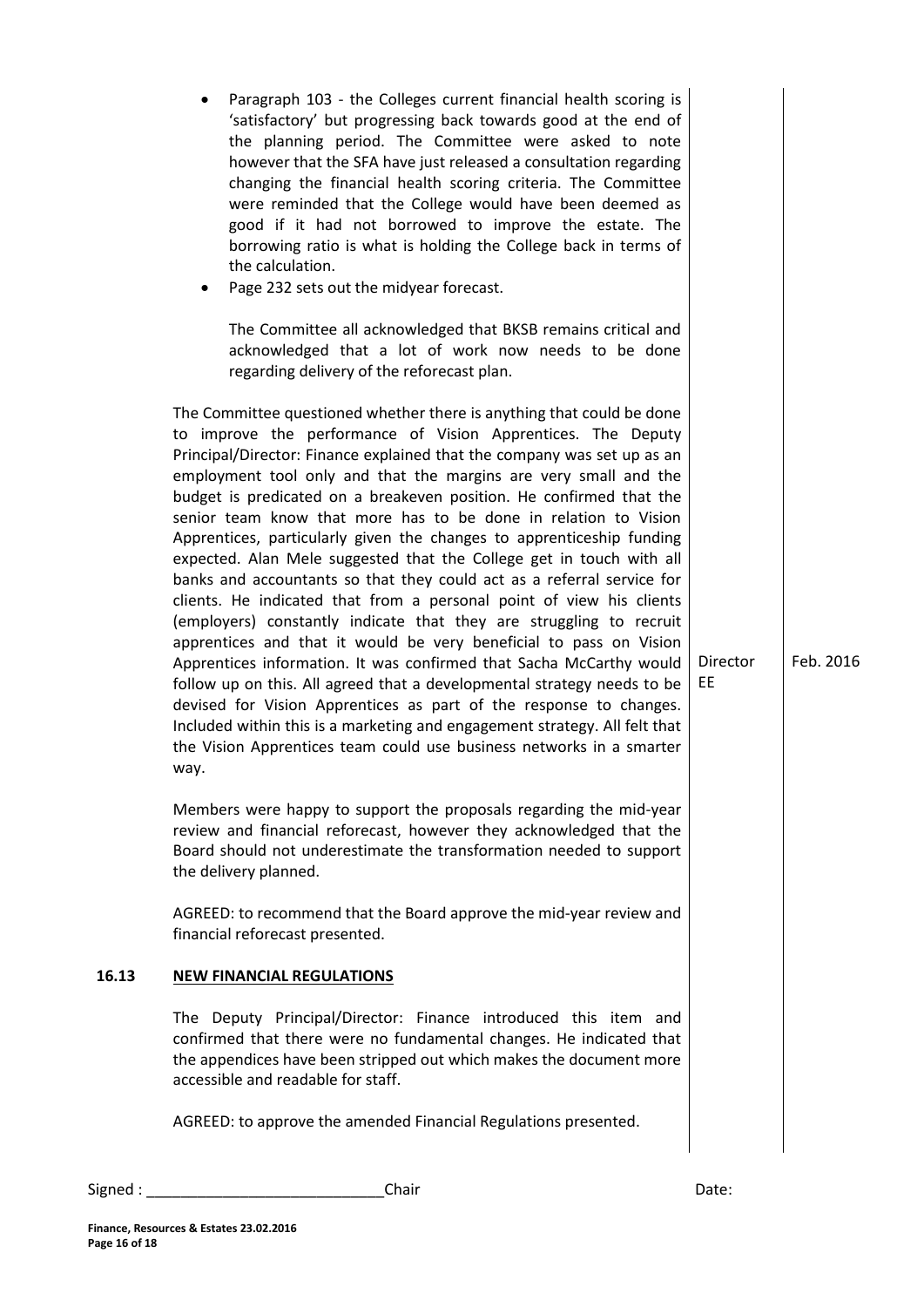### **16.14 COLLEGE FEE POLICY 2016/17**

The Deputy Principal/Director: Finance introduced this item and confirmed that there were no substantial changes. He reminded the Committee that there had been a slight increase in fees in the prior year and therefore no significant changes proposed this year. Members' attention was drawn to paragraph 8 which summarises the charging fees over the prior nine year period.

Members attention was drawn to paragraph 13B which sets out the only change proposed and this is that adult full time learners will pay a fee of £450 (in 15/16 it was £400) when neither the learners nor learning programmes are included within national fee remission categories. It was explained that this is a fee intended to encourage retention and continuation.

Higher education fees detailed in paragraph are as currently set. Arrangements for student withdrawals, included from paragraph 19 onward, explains how the College ensures that students pay.

The Committee felt that the policy remained fit for purpose and were happy to recommend approval to the Board.

AGREED: to recommend that the Board approve the proposed College Fee Policy for 2016/17 presented.

The Committee questioned how the £450 fee compares with competitors. It was explained that fees vary but that the feedback is that this requirement is not a barrier to students and it is felt to be a reasonable comparator.

The Committee also questioned what the current position was in relation to bad debts. It was explained that the position is 'as expected' and of no concern/significance. Often when students withdraw it becomes difficult to pursue payments but these are not at significant levels.

#### **16.15 FRS 102**

The Committee considered the very comprehensive report prepared. It was confirmed that this has been reviewed in detail by the Audit Committee with support for the proposals agreed in line with external auditor comparisons with other Colleges in the sector.

AGREED: to recommend that the Board approve the proposed changes to the accounting policy as a result of adoption of FRS 102 as set out in section 4 of the report.

#### **16.16 AOB**

There were no items of additional business